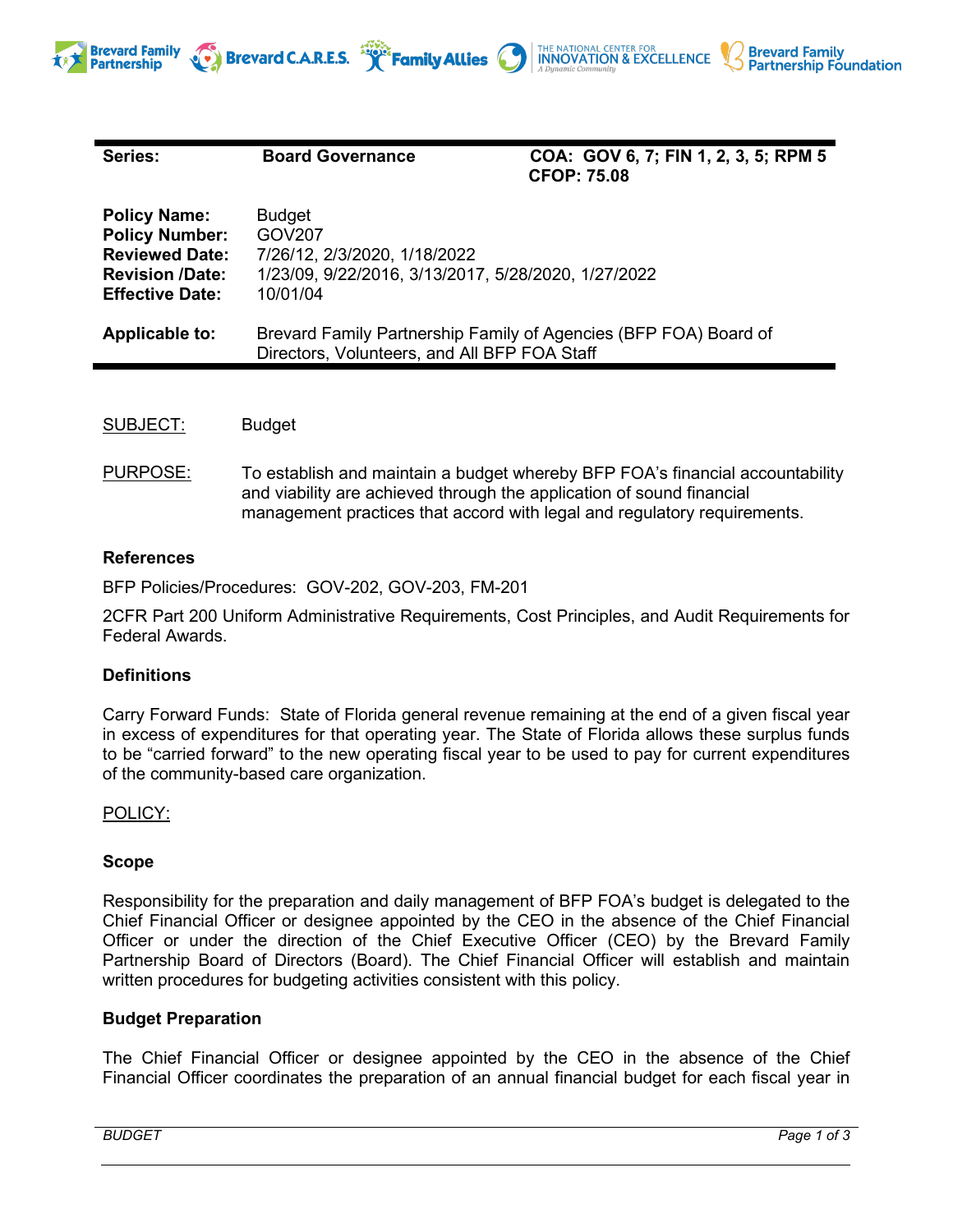

1. The program priorities of BFP in relation to the BFP FOA Mission Statements as well as the obligations of BFP FOA under the State of Florida, Department of Children and Families contract.

THE NATIONAL CENTER FOR **INNOVATION & EXCELLENCE** 

**Brevard Family** 

**Partnership Foundation** 

2. Anticipated funding and their corresponding restrictions.

Brevard C.A.R.E.S. **Family Allies** 

- 3. Allowability of costs in relation to guidelines set by the State of Florida, Department of Children and Families and OMB Circulars.
- 4. Direct and indirect costs to operate various programs are analyzed through prior year actual trends.
- 5. The potential for changing costs and conditions are researched and projected in the budget.
- 6. Trends are reviewed in order to forecast and budget for future contracts, billing, and fee changes.

# **Budget Approval**

**Brevard Family** 

**Partnership** 

The annual budget is prepared by the Chief Financial Officer or designee appointed by the CEO in the absence of the Chief Financial Officer and submitted to BFP Board Finance Committee for review and to the full Board for final approval. The approval process is completed annually, prior to the beginning of the new fiscal year.

The BFP FOA budgets submitted to the BFP Board of Directors for approval are formatted to contain at a minimum a variance analysis of the prior fiscal year budget line items to the newly proposed fiscal year budget line items.

## **Budget Monitoring & Revision**

Once the annual budget is approved, it is to be monitored on a monthly basis by the CEO, BFP Vice President of Operations and the Executive Team of BFP. Quarterly, the budget versus actual revenue and expense activity is reported to the BFP Board by the Chief Financial Officer or designee appointed by the CEO in the absence of the Chief Financial Officer in the form of a consolidated financial statement of activities. A statement of financial position is also available for BFP Board review; at a minimum it will be reported to the Board on an annual basis.

The Chief Financial Officer or designee appointed by the CEO in the absence of the Chief Financial Officer, under the direction of the CEO, may revise/reallocate budget line items in the Board approved annual budget to further enhance service delivery or meet individual budget line deficits during the fiscal year.

Mid-fiscal year budget projections will be calculated in attempt to forecast whether actual revenues will meet actual expenditures. Any deficiencies will be reported to the BFP Board as soon as possible.

Board approval is necessary if total actual expenditures identified in the budget are to exceed the approved annual budget by more than \$250,000. Likewise, BFP Board approval will be necessary if total actual expenditures are more than total revenue. When such a revision to the budget is